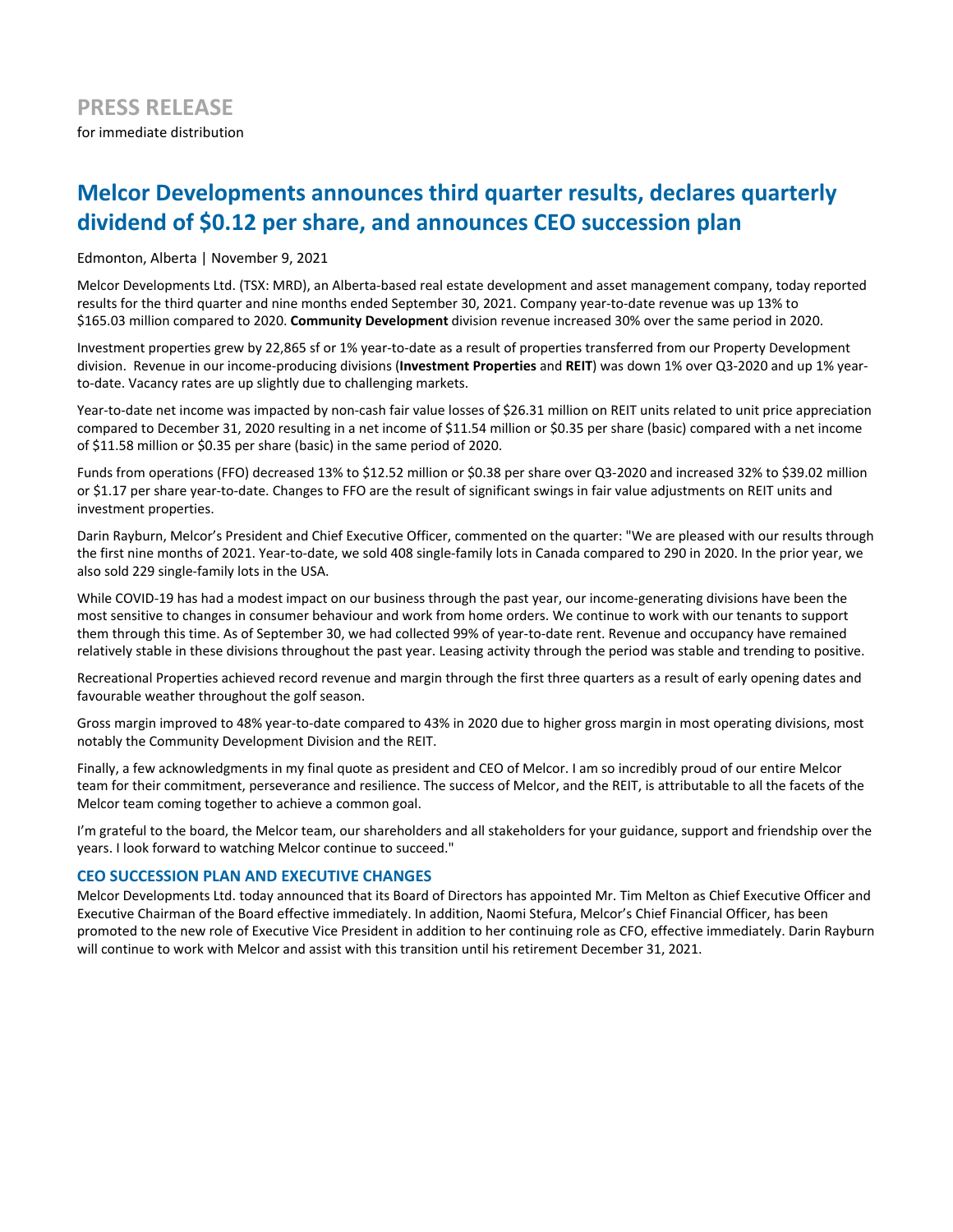# Third Quarter Results

Given the longer term nature of real estate development, comparison of any three-month period may not be meaningful.

Revenue in Q3-2021 was down 23% compared to Q3-2020 due to the bulk sale of 196 single-family lots in Harmony (Aurora, CO) in the prior period and 41% fewer single-family lots sold in Canada in Q3-2021 compared to the prior year, partially offset by the sale of 293 paper lots (79 acres) for \$13.84 million (USD\$10.99 million). The US community development model differs from Canadian markets, resulting in the majority of revenue occurring in a single quarter. In Harmony, where Melcor is developing in much the same way as we do in our Canadian markets, production builders buy lots in bulk to build homes to sell to homeowners. Demand for additional lots in Harmony remains high and we are completing the third phase for sale to builders. In other US assets, Melcor advances land through the municipal approval process and then sells the land as paper lots, typically to a single builder, without doing any development. Paper lot sales transactions result in a quick return on equity, with transactions typically occurring within 18 to 24 months from land purchase to sale.

Revenue was up 13% year-to-date as a result of the 30% increase in Community Development revenue and record revenue for Recreational Properties division. The Community Development division sold 22.69 acres of commercial and industrial land for \$4.68 million year-to-date (2020 - 0.80 acres, \$0.42 million) in addition to the 293 paper lots sold in Q3-2021. We usually see the most revenue from lot sales in the third and fourth quarters as that is when plans typically register.

Investment properties gross leasable area (GLA) grew by 22,865 sf or 1% year-to-date as a result of properties transferred from our Property Development division in 2021. Revenue from our income-generating Investment Properties and REIT divisions was flat in the quarter and year-to-date. Growth in revenues from PD transferred assets, including properties awaiting lease-up which have not yet transferred, but where IP recognizes the revenue, offset a decline in US revenues where tenant turnover drove a decline in occupancy. Year-to-date we recognized \$2.94 million in lease termination fees offsetting lower lease revenue. We continue to both renew tenants and lease new space.

## **FINANCIAL HIGHLIGHTS**

- Revenue was down 23% in the quarter due to the bulk sale of 196 lots in the US in Q3-2020 contributing to the 21% decrease in single-family lots sold and up 13% year-to-date as a result of 30% increase in Community Development revenue due to revenue from the sale of paper lots, and raw, commercial and industrial land sales. Record revenue from Recreational Properties also contributed to the year-to-date growth. Revenue from single-family lot sales was stable at \$58.95 million year-to-date (YTD-2020 - \$58.90 million).
- Funds from operations (FFO) decreased 13% over Q3-2020 and increased 32% year-to-date. These changes are the result of the fluctuations in fair value adjustments on REIT units and investment properties, and changes to non-cash finance charges.
- Net income of \$16.56 million in Q3-2021 (Q3-2020 \$7.53 million) and \$11.54 million year-to-date (YTD-2020 \$11.58 million) is a result of the swings in non-cash fair value adjustments on investment properties and REIT units, and increased finance costs offset by increased revenue. The change in the REIT's unit price has a counter-intuitive impact on net income as an increase in unit value decreases net income. These losses are driven by market forces outside of Melcor's control and are a key reason we focus on FFO as a truer measure of our financial performance.

## **DIVISIONAL OPERATING HIGHLIGHTS**

The **Community Development** division has had a busy construction season to replenish inventory in all regions and is building 1,721 single-family lots (including duplex and townhome sites) in 25 new phases of 14 existing communities and 1 new community, and 3.33 acres for multi-family development. This includes the launch of a new community known as Cobblestone Creek in Airdrie, AB.

Sales activity remains healthy in all Canadian markets, including satellite communities such as St. Albert, Spruce Grove, Airdrie and Cochrane. Year-to-date, we sold 408 single-family lots compared to 290 last year. We continue to move new communities and additional phases in existing neighbourhoods through the municipal approval process.

Interest in Harmony (Aurora, CO) also remained strong throughout the quarter as builders move through their inventory. In 2020, 229 single-family lot sales were made in Harmony.

The Property Development team has a total of 104,776 sf in 5 projects (Greenwich, Jensen Lakes Crossing, Clearview Market, Chestermere Station and Vista Ridge) currently under construction. Property Development transferred a 16,348 sf building at The District (Calgary) to Investment Properties in Q3-2021. A further 18,931 sf is complete and awaiting lease-up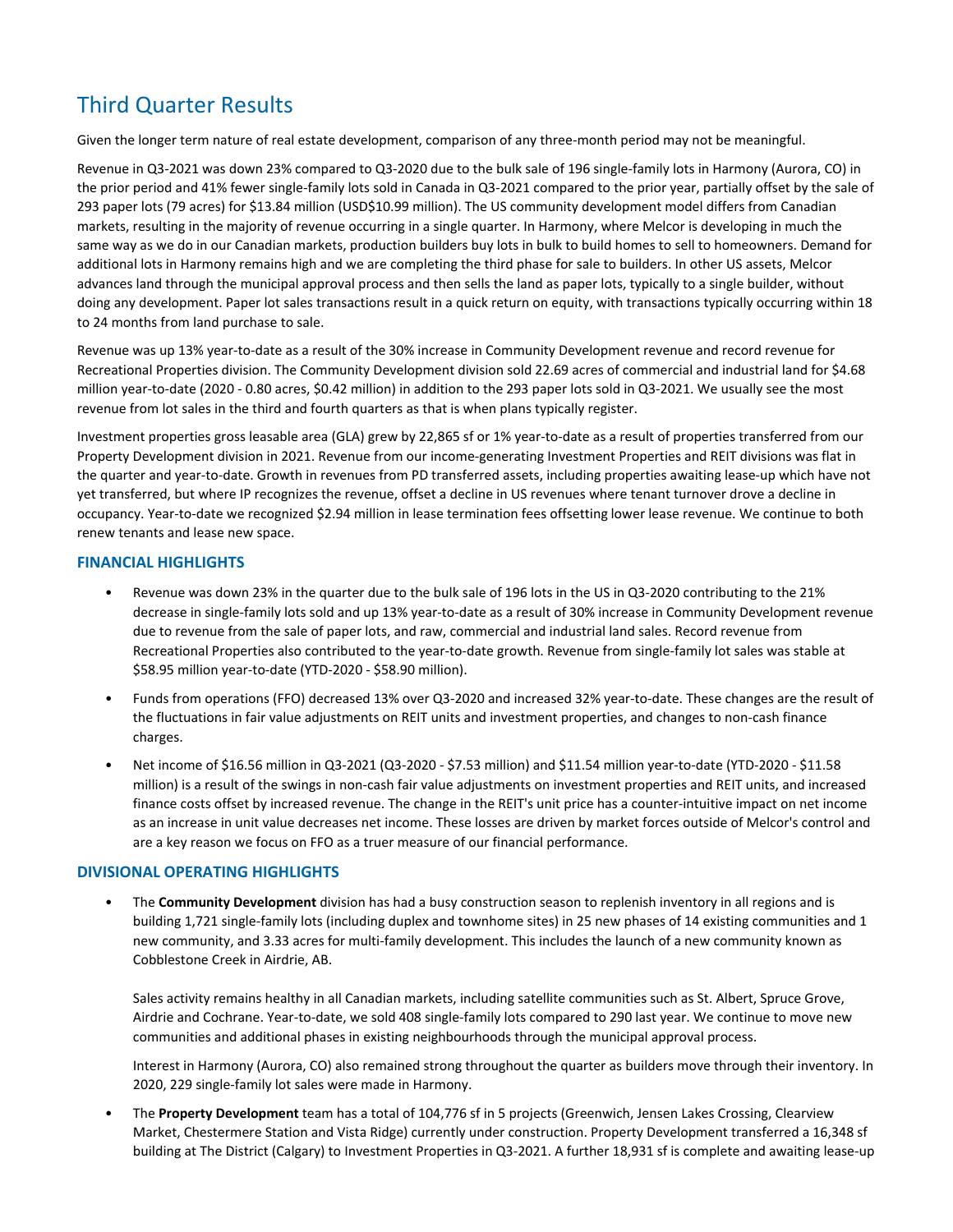and transfer in 2 projects: Woodbend Market and Clearview Market. Construction and leasing activity resulted in fair value gains of \$2.27 million (YTD - \$1.13 million).

Total GLA under management has increased 22,865 sf or 1% via transfers from Property Development. Revenue in our income-producing divisions (Investment Properties and REIT) was flat in the quarter and year-to-date. Tenant retention and new leasing remain healthy in our Canadian portfolio driving stable occupancy; while our US portfolio occupancy is down due to soft office conditions. See the COVID-19 section for rent collection information.

The investment property portfolio fair value increased \$2.14 million in Q3-2021 (YTD - \$6.14 million). Gains realized in the quarter were due to lower capitalization rates while year-to-date gains also include the sale of Turney Brownstones in Phoenix, Arizona on July 30, which generated gains of \$2.54 million (US\$2.03 million).

Our Recreational Properties year-to-date revenue increased 30% to \$9.29 million due to mild spring weather allowing earlier course opening dates and favourable weather throughout the season. Comparative 2020 revenues were impacted by COVID-19 related delays to course openings and restrictions imposed on food and beverage service throughout the season. 

### **RETURNING VALUE**

- We continue to return value to our shareholders and unitholders:
	- We paid a quarterly dividend of \$0.12 per share in September (year to date \$0.32 per share).
	- On November 9, 2021 we declared a quarterly dividend of \$0.12 per share, payable on December 31, 2021 to shareholders of record on December 15, 2021. The dividend is an eligible dividend for Canadian tax purposes.
	- The REIT increased the August and September distributions by 14% to \$0.04 per unit compared to \$0.035 per unit January through July.

## Selected Highlights

| (\$000s except as noted)                          | <b>Three months ended</b> |           |            | <b>Nine months ended</b> |            |            |
|---------------------------------------------------|---------------------------|-----------|------------|--------------------------|------------|------------|
|                                                   | 30-Sep-21                 | 30-Sep-20 | Change     | 30-Sep-21                | 30-Sep-20  | Change     |
| Revenue                                           | 56,213                    | 73,051    | $(23.0)\%$ | 165,030                  | 145,871    | 13.1 %     |
| Gross margin (%) *                                | 47.9 %                    | 36.4 %    | 31.6 %     | 48.2 %                   | 43.3 %     | 11.3 %     |
| Net income                                        | 16,561                    | 7,526     | 120.1 %    | 11,542                   | 11,576     | $(0.3)$ %  |
| Net margin $(\%)$ *                               | 29.5 %                    | 10.3 %    | 186.4 %    | 7.0%                     | 7.9%       | $(11.4)$ % |
| Funds from operations (FFO) *                     | 12,516                    | 14,315    | $(12.6)$ % | 39,016                   | 29,516     | 32.2 %     |
| Per Share Data (\$)                               |                           |           |            |                          |            |            |
| <b>Basic earnings</b>                             | 0.50                      | 0.23      | 117.4 %    | 0.35                     | 0.35       | $-$ %      |
| Diluted earnings                                  | 0.50                      | 0.23      | 117.4 %    | 0.35                     | 0.35       | $-$ %      |
| Funds from operations *                           | 0.38                      | 0.43      | $(11.6)\%$ | 1.17                     | 0.89       | 31.5 %     |
| <b>Dividends</b>                                  | 0.12                      | 0.08      | 50.0%      | 0.32                     | 0.26       | 23.1 %     |
|                                                   |                           |           |            |                          |            |            |
| As at (\$000s except share and per share amounts) |                           |           |            | 30-Sep-21                | 31-Dec-20  | Change     |
| <b>Total assets</b>                               |                           |           |            | 2,054,109                | 2,001,285  | 2.6%       |
| Shareholders' equity                              |                           |           |            | 1,077,716                | 1,077,429  | $-$ %      |
| Total shares outstanding                          |                           |           |            | 32,966,423               | 33,091,061 | $(0.4)$ %  |
| Per Share Data (\$)                               |                           |           |            |                          |            |            |
| Book value *                                      |                           |           |            | 32.69                    | 32.52      | 0.5%       |

### **MD&A and Financial Statements**

Information included in this press release is a summary of results. This press release should be read in conjunction with Melcor's consolidated financial statements and management's discussion and analysis for the three and nine months ended September 30, 2021, which can be found on the company's website at www.Melcor.ca or on SEDAR (www.sedar.com).

### **About Melcor Developments Ltd.**

Melcor is a diversified real estate development and asset management company that transforms real estate from raw land through to highquality finished product in both residential and commercial built form. Melcor develops and manages mixed-use residential communities,